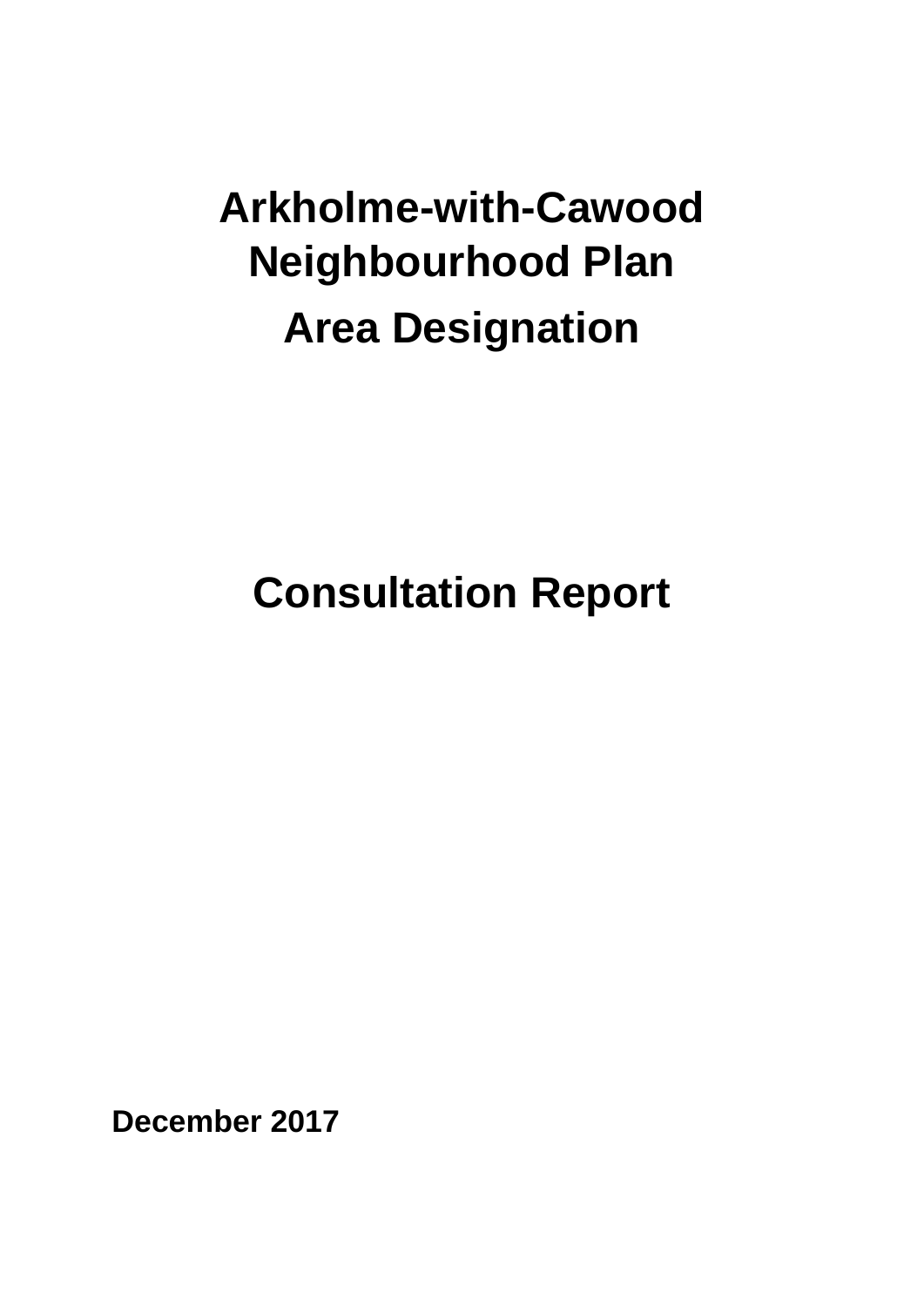### **1. Introduction**

- 1.1 Neighbourhood planning gives communities the chance to decide where new development should be and what it should look like. For example, new homes, shops and offices. A plan must be in line with the District's Local Plan and is subject to an independent examination and community referendum. If approved, a neighbourhood plan forms part of the district's Local Plan and it is used in helping to make decisions on planning applications.
- 1.2 One of the first stages of developing a neighbourhood plan is to agree the area that this will cover.

#### **2. Background**

- 2.1 Arkholme-with-Cawood Parish Council submitted an application on 18 September 2017 to designate their neighbourhood plan area, this proposal covered the whole parish area.
- 2.2 Following agreement of the consultation start date, press release and notice, Lancaster City Council consulted on the application for 4 weeks, from 7 November to 5 December 2017, before making a decision.
- 2.3 A press release was issued and an information email was also sent out to the planning policy consultation list (2,136 contacts).
- 2.4 The application letter, completed form and a map of the proposed area could be viewed on the Council's website.
- 2.5 Comments could be sent to the Planning and Housing Policy Team by email or post.

#### **3. Summary of Consultation Responses**

- 3.1 9 organisations responded to the Arkholme-with-Cawood neighbourhood plan designation area consultation.
	- Highways England (7.11.17)
	- National Grid (8.11.17)
	- Network Rail (9.11.17)
	- Natural England (10.11.17)
	- Sport England (15.11.17)
	- Coal Authority (1.12.17)
	- Canal and River Trust (4.12.17)
	- Gladman Developments Ltd (land promoter) (5.12.17)
	- Lancashire Wildlife Trust (6.12.17)
- 3.2 There have been no objections to the proposed Arkholme-with-Cawood neighbourhood plan designation area, however a range of advice and guidance has been provided by a number of respondents.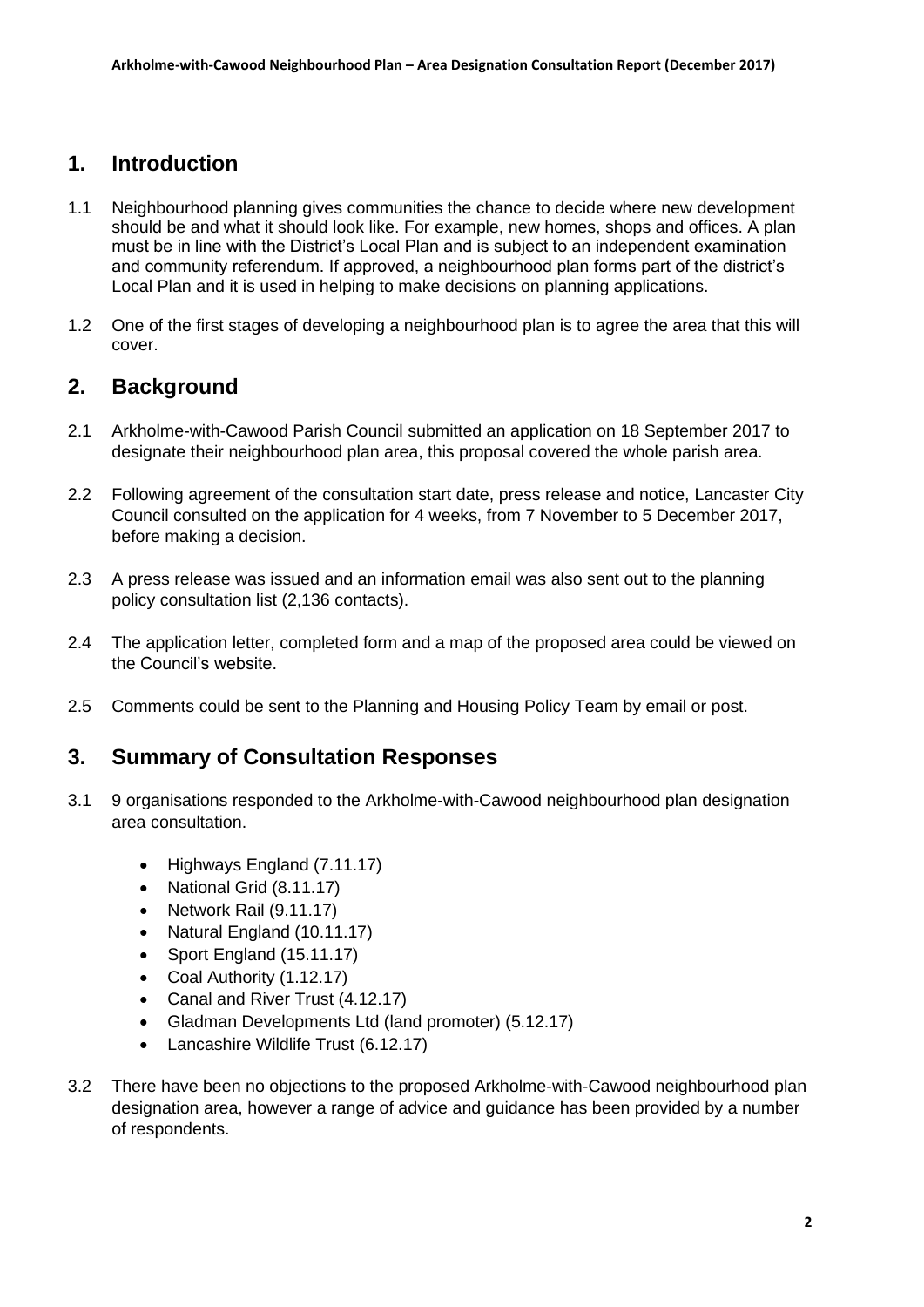- 3.3 **Highways England**, **Network Rail**, **Natural England**, the **Coal Authority** and the **Canal and River Trust** had no comments to make on the area designation.
- 3.4 **National Grid** highlighted that 'FM11 Grayrigg to Samlesbury' high-pressure gas pipeline falls within the neighbourhood area boundary, although this does not interact with any of the proposed development sites. However, there may be low pressure/medium pressure gas distribution pipes within proposed development sites. Key resource links and contacts were provided, along with a reminder to consult National Grid on neighbourhood planning documents and/or site specific proposals that could affect their infrastructure.
- 3.5 **Network Rail** requested that once a designated area document is produced, they should be issued with a copy for review and comment. They provided a reminder that Network Rail is a statutory consulted for any planning applications within 10 metres of relevant railway land and for any development likely to result in a material increase in the volume or a material change in the character of traffic using a level crossing over a railway of the Development; in addition you are required to consult the Office of Rail and Road.
- 3.6 **Natural England** provided some useful guidance on their role, planning policy for the natural environment and 'neighbourhood planning and the natural environment: information, issues and opportunities', and suggest that this could be considered as the neighbourhood plan or order is developed.
- 3.7 **Sports England** provided some useful guidance on the need for the neighbourhood plan to reflect and comply with national planning policy for sport. They also highlighted the need to be aware of Sport England's statutory consultee role in protecting playing fields and the presumption against the loss of playing field land. Information links have been provided to a range of other guidance on developing planning policy and new facilities. Sports England recommend referring to the council's playing pitch strategy (currently being developed).
- 3.8 The **Canal and River Trust** highlight that the Lancaster Canal is located further west of the boundary of the neighbourhood area, therefore they made no comment.
- 3.9 **Gladman Developments Ltd** highlighted a number of key requirements that the neighbourhood plan will need to consider. This includes legislation, the need to meet basic conditions and the risk of failing when reaching the independent examination, high court judgements, National Planning Policy Framework, relationship with the Local Plan, neighbourhood plan policies and proposals and sustainability appraisal/strategic environmental assessment. They have requested to be involved in further consultations and offer their assistance with the preparation of the neighbourhood plan.
- 3.10 Lancashire Wildlife Trust have highlighted that the boundary of the neighbourhood plan area includes three non-statutory local sites, parts of three other non-statutory local sites and adjoins the boundaries of two non-statutory local sites. They also highlight the 'biodiversity duty' that Arkholme-with-Cawood has to conserve and enhance sites of importance for biodiversity through the preparation and implementation of the neighbourhood plan. Details of habitat, species, ecological networks and net gains in nature are also provided.